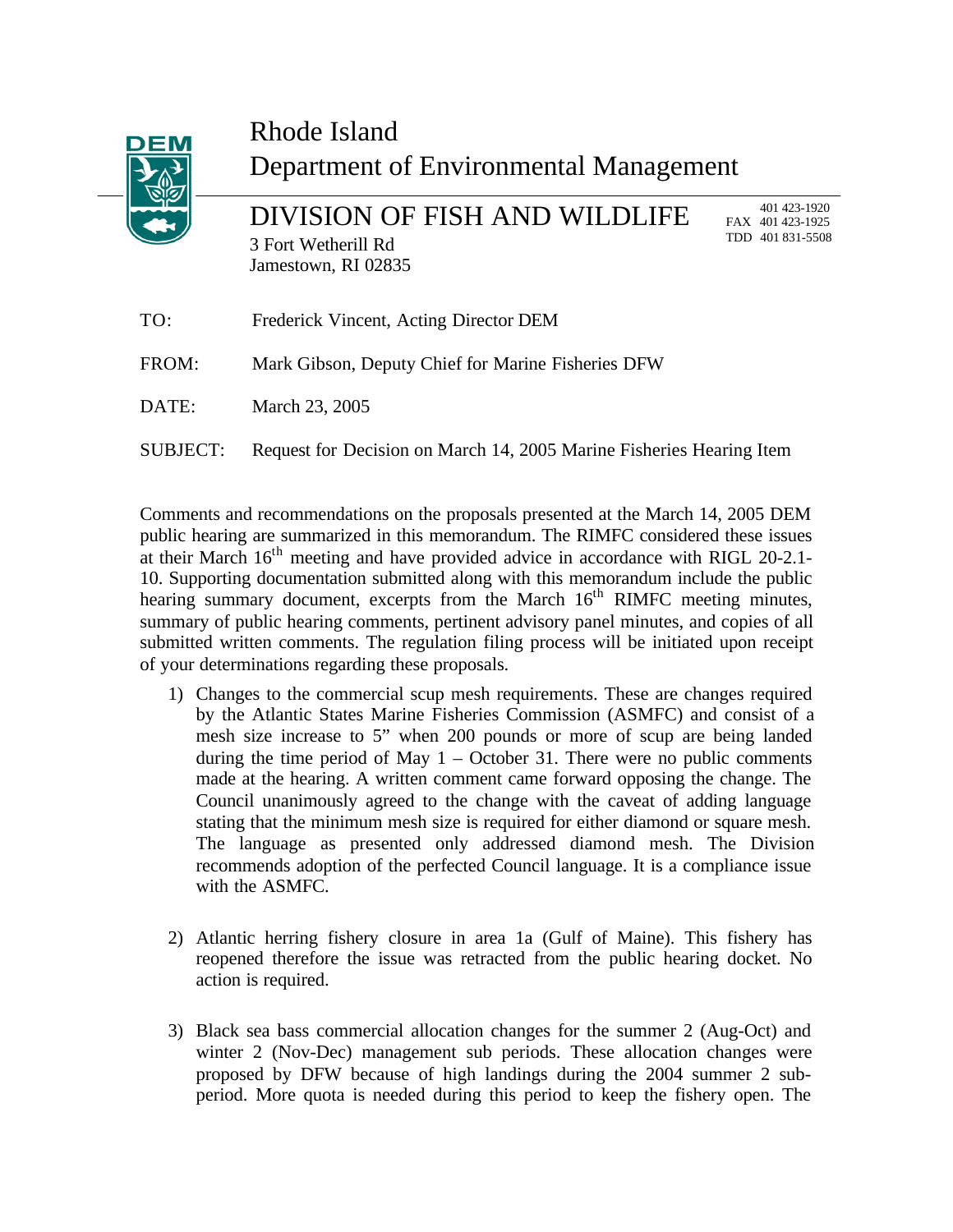black sea bass advisory panel recommended staying at status quo when they met in 2004. There were no public comments made at the hearing. One written comment supported the change. The Council declined to take action on this item. The Division recommends adopting the allocation change as proposed so as to reduce the likelihood of fishery closure. We have the authority to modify possession limits within sub-periods in the event of unforeseen consequences.

- 4) Commercial and recreational tautog fishery management measure changes. A bag limit decrease was proposed by DFW for the fall sub period in order to maintain fishing mortality and stock biomass at appropriate levels. The stock is currently at the fishing mortality target and has not approached the over fishing definition. The advisory panel made the original proposal of dropping to 8 fish from the 10 fish fall bag limit and this came forward as the advisory panel preferred option. There were three comments given at the public hearing in opposition to the proposal stating that they felt the wave 6 MRFSS data were erroneous. One written comment also stated opposition to lowering the bag limit. There was one public comment suggesting a spawning closure during the spring sub period as an alternative. The Council voted 3 to 2 to remain at status quo. An earlier motion to approve the 8 fish bag limit failed 2 to 3. In view of public comments, the Division recommends remaining at the 10 fish fall bag limit for 2005. Tautog stock status can be safely reviewed next year to see if catch reductions or season closures are warranted.
- 5) Commercial striped bass fishery management measure changes. This proposal is to better manage the striped bass commercial fishery by changing the floating fish trap quota roll over date currently in regulation to an earlier date. The specific proposal came from the striped bass advisory panel as an advisory panel consensus. There was one written comment on regulation language not concerning the proposal. There were no comments made during the hearing. The Council voted unanimously to approve the advisory panel proposal. The Division recommends adoption of the advisory panel and Council recommendation. The change should allow for more efficient and safe utilization of the striped bass quota.
- 6) Changes to the salt water shad and herring regulations. There are currently no regulations governing river herring in the marine waters of the state. A daily possession limit is being proposed due to the poor status of the fishery. The shad fishery in marine waters is being closed due to an ASMFC requirement. There was no public comment on the shad proposal. The Council voted unanimously to approve the shad proposal. The Division recommends adoption of the shad fishery closure. It is an ASMFC compliance requirement.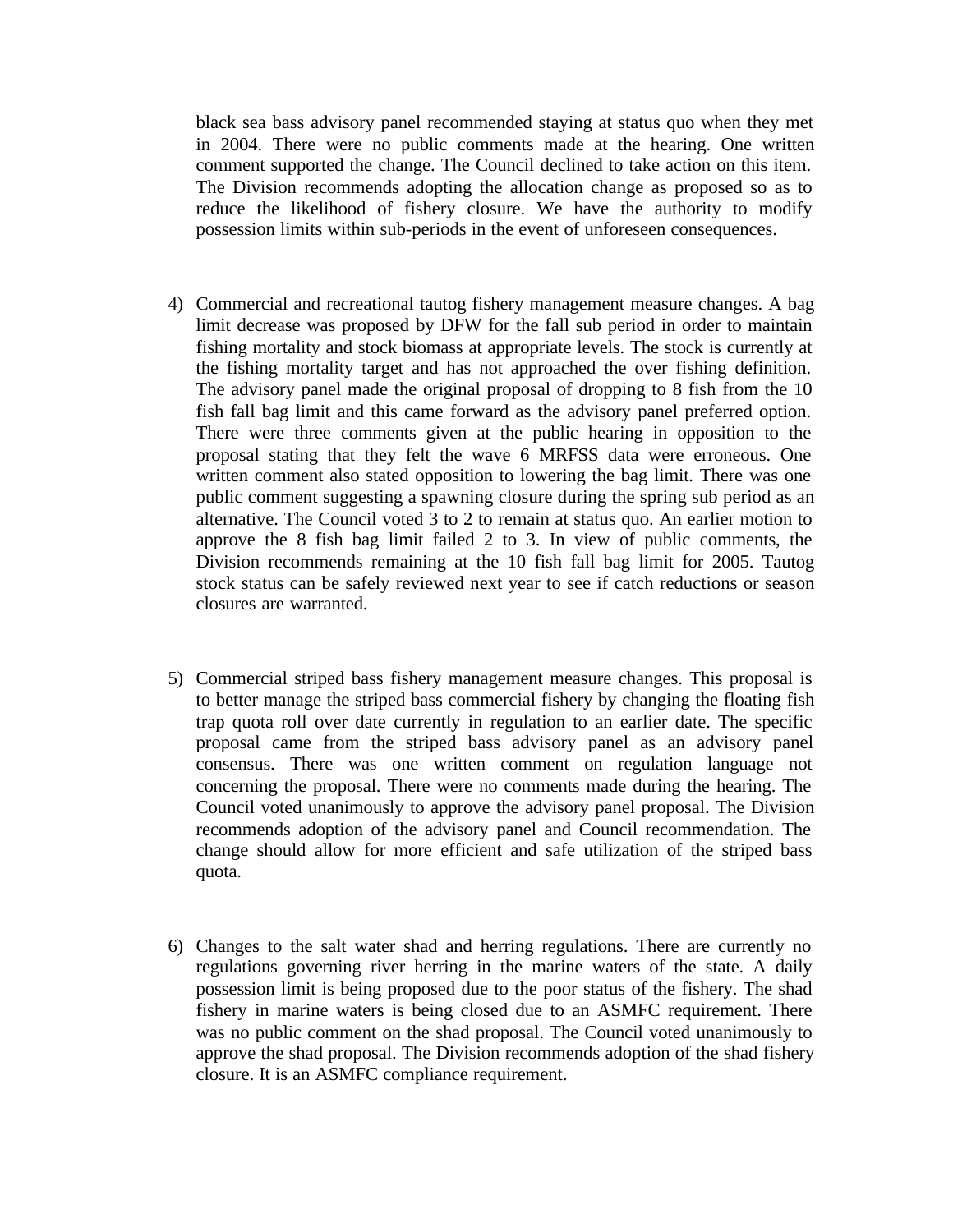- 7) There were four public comments opposed to implementing a possession limit for river herring in marine waters. In three of these four cases the individuals recommended a spawning closure until May  $1<sup>st</sup>$  instead. One written comment supported restricting herring catches but also suggested a seasonal closure as an alternative. D. Preble, a RIMFC member, suggested rewording the "collecting device" portion of the language as it was currently ambiguous. Chief Hall of DEM Law Enforcement suggested removing the collecting device language all together, stating that the regulation was still useful without that language in it. The Council voted 4 to 1 to approve a motion to send the herring regulation back to the DFW for reworking and possible reconsideration in 2006. The Division recommends adoption marine regulations for river herring consistent with freshwater regulations and in accordance with the enforcement perfection. The status of Rhode Island herring runs has deteriorated to a point where inaction in 2005 is unacceptable.
- 8) Proposal for a spawner sanctuary in Ninigret Pond. This is being proposed by the North Cape Shellfish Restoration Project to allow seeded shellfish from the project to grow undisturbed. The shellfish advisory panel supported the spawner sanctuary. There was no public comment on this item. The Council unanimously voted to approve the spawner sanctuary. The Division recommends approval of the spawner sanctuary.
- 9) Scup recreational fishery changes. These are changes needed in the scup recreational fishery to comply with ASMFC mandates with regard to season and bag limit for the four state, MA-RI-CT-NY region. There were two options presented at the public hearing. The first was a scup advisory consensus option which conformed to the ASMFC required season length and bag limits but split MRFSS sampling waves, possibly out of compliance with the ASMFC regional plan. The second option was developed by the Division and was an attempt to get as close to the advisory panel option as possible while not splitting waves. There were six public comments made during the public hearing all in support of the advisory panel option and opposed to the ASMFC/DFW option. The consensus was that the ASMFC/DFW option did not conform to the fishery in RI and would lead to large reductions in RI scup catch with adverse impacts to RI businesses and fishermen. The Council unanimously voted to approve the advisory panel option with the caveat that if the other states in the regional program were not complying to the plan, that RI will reevaluate it's position prior to the end of the recreational season. The Division recommends that the Director authorize both options and provide DFW with the discretion to file either. The DFW Deputy Chief for marine fisheries is in negotiation with officials from MA, CT, and NY. If the other three states in the region conform to the ASMFC plan, Rhode Island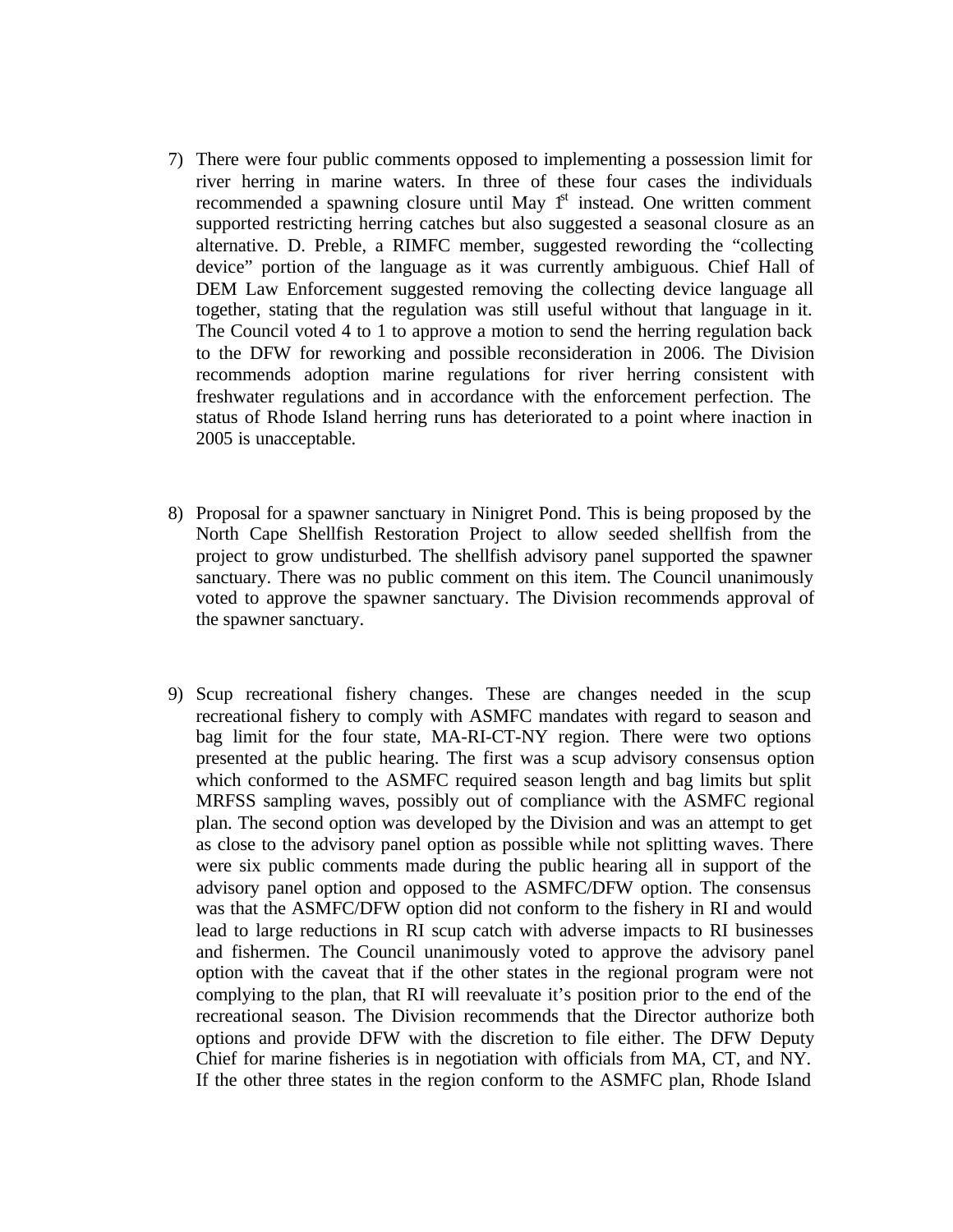will as well. If any of the other states deviate from the regional standard, Rhode Island can go forward with the panel and council alternative.

- 10) Black sea bass recreational fishery regulation changes. These are changes being made to the black sea bass recreational fishery which eliminates the closed period which was in place during 2004. There were no public comments on this item. One written comment was in support of this option. The Council voted unanimously to approve the change. The Division recommends adopting the new black sea bass season.
- 11) SAFIS requirement regulations for dealers. This item was retracted from the public hearing docket and will be reintroduced at a later date. No action is required.
- 12) Winter flounder recreational and commercial regulation changes. These are changes to the required commercial mesh size and recreational seasons for the winter flounder fishery as required by ASMFC. They are an attempt to mirror the language from Amendment 13 to the federal ground fish fishery management plan. There were two public comments generally supporting the recreational changes but stating that they would like the spring period to open 1 week later. G. Allen stated that through a phone poll of the winter flounder advisory panel (there was no official meeting); the panel members supported the changes as written which was to start the third Saturday in April and run 30 days. Two public comments were given regarding the fyke net exemption and they supported leaving the fyke net exemption in the language. If fyke nets and floating fish traps were included this would create a gilling problem. The Council unanimously approved the winter flounder recreational changes including the shift to a fourth Saturday in April start date. The Council also unanimously approved the commercial winter flounder changes with the caveat that the Division would mirror and adapt state regulations to the federal amendment 13 language. They also unanimously voted to leave in the fyke net and floating fish trap exemptions in the language. The Division recommends adopting the winter flounder commercial and recreational regulations as required by ASMFC and as perfected by the RIMFC.
- 13) Possible change to the July 1, 2005 area 2 1/32" lobster gauge increase. This is was sent to public hearing considering the possibility that the ASMFC lobster stock assessment may indicate that this gauge increase is not necessary and to also recognize that the lobster industry is currently working with the ASMFC to develop an area 2 effort control plan which may substitute for further gauge increases. There were four public comments made at the hearing, including a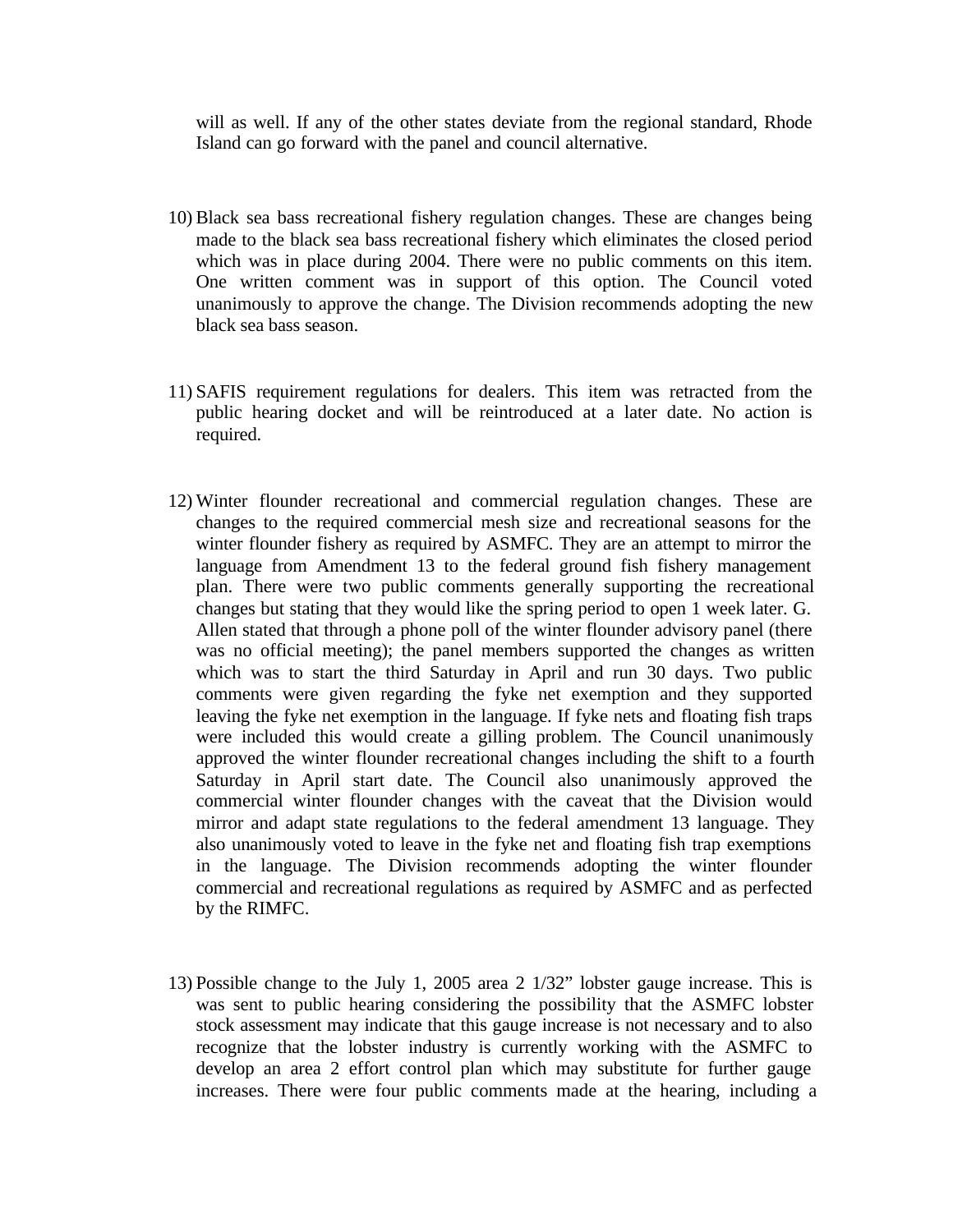representative from the RI Lobstermen's Association, all in support of removing the scheduled gauge increase. The Council voted unanimously to approve removing the scheduled gauge increase. The Division supports the initiative but recommends holding the measure in abeyance pending the outcome of the ASMFC stock assessment and effort control plan for area 2. We have time to act on the regulation up to early June of 2005.

Cc Mike Lapisky- RIDFW Najih Lazar- RIDFW Jason McNamee- RIDFW John O'Brien- RIDFW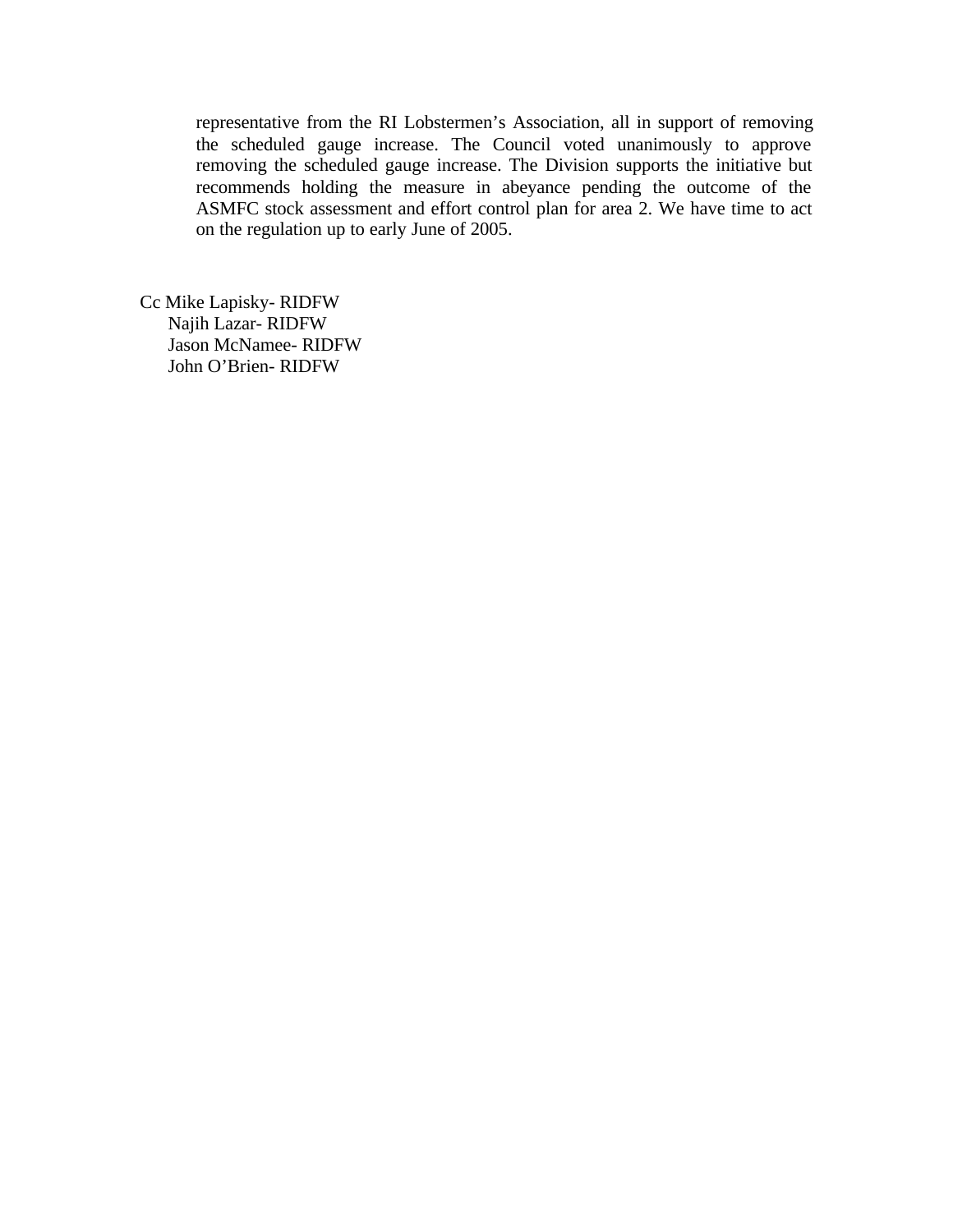## Memorandum

- **To:** Mark Gibson Deputy Chief for Marine Fisheries, DFW
- **From:** Bob Ballou Chief-of-Staff
- **Date:** April 25, 2005
- **Re:** Marine Fisheries Regulations Matters Considered at March 14, 2005 Public Hearing

On behalf of Acting Director Terrence Gray, I am writing in response to your March 23, 2005 memorandum to (then) Acting Director Frederick Vincent, in which you set forth your recommendations regarding the following thirteen regulatory proposals:

- (1) Changes to mesh requirements in the commercial scup fishery;
- (2) Closure of the Atlantic herring fishery in Area 1A;
- (3) Changes to the seasonal sub-period quota allocations in the commercial black sea bass fishery;
- (4) Management measure changes in the commercial and recreational tautog fisheries;
- (5) Management measure changes in the commercial striped bass fishery;
- (6) Regulations for shad in marine waters;
- (7) Regulations for river herring in marine waters;
- (8) Spawner sanctuary in Ninigret Pond;
- (9) Management measure changes in the recreational scup fishery;
- (10) Management measure changes in the recreational black sea bass fishery;
- (11) Dealer regulations relating to the SAFIS requirement;
- (12) Management measure changes in the commercial and recreational winter flounder fisheries; and
- (13) Rescission of the July 1, 2005 minimum gauge size increase in the lobster fishery.

I have also reviewed the other documentation forwarded with your memo – the full record of the March 14, 2005 public hearing, the minutes of the March 16, 2005 meeting of the Marine Fisheries Council, and the minutes of the tautog (1/18/05), striped bass (undated), and scup/black sea bass (8/25/04 and 2/4/05) advisory panel meetings. I also reviewed the additional, supplementary materials you provided regarding the recreational scup management issue.

# (2) Atlantic herring; (11) Dealer regulations

First, I note that items (2) and (11) do not require any action at this time. (1) Commercial scup; (4) Tautog; (5) Commercial striped bass; (6) Shad; (8) Spawner sanctuary; (10) Recreational black sea bass; (12) Winter flounder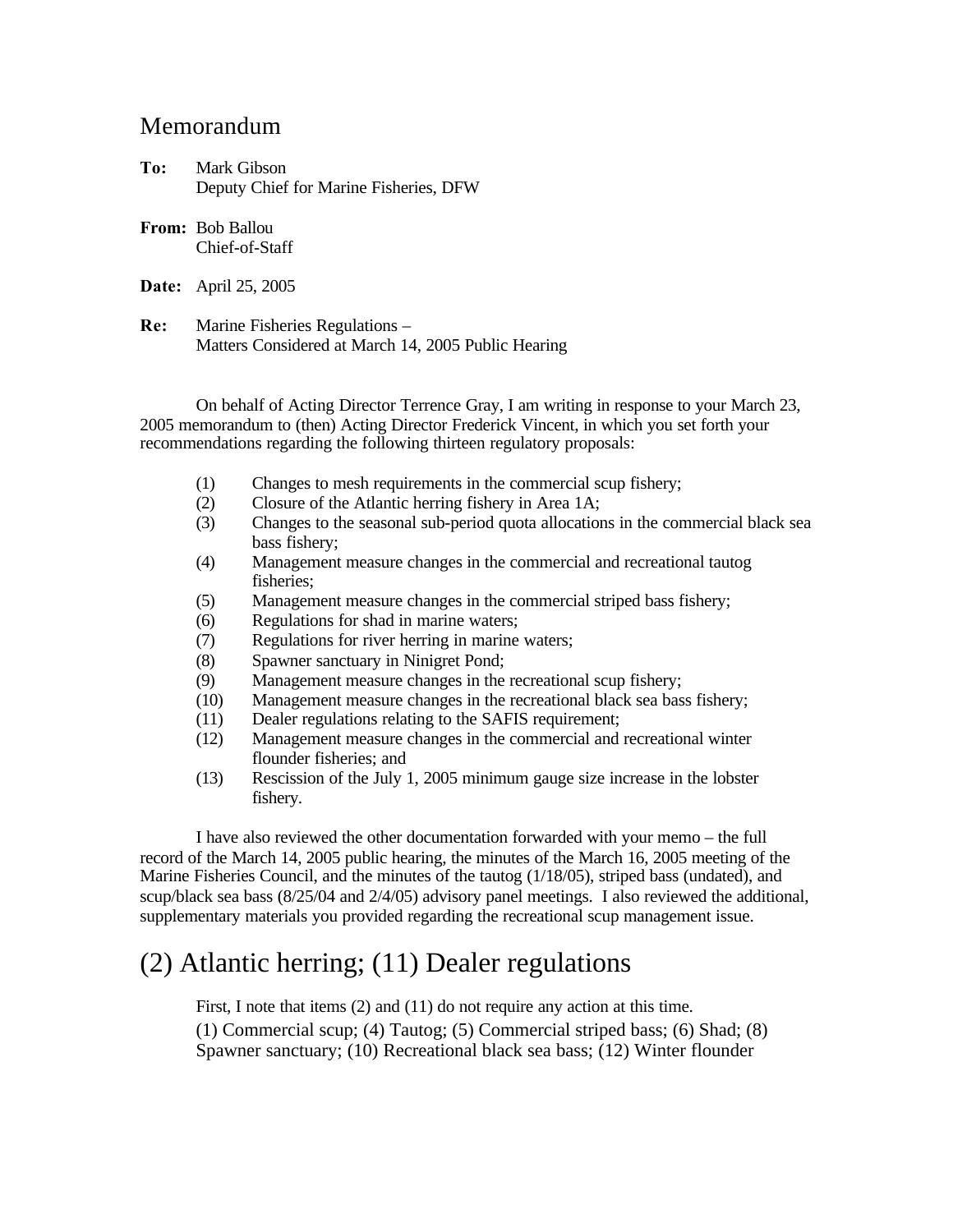Second, for items  $(1)$ ,  $(4)$ ,  $(5)$ ,  $(6)$ ,  $(8)$ ,  $(10)$ , and  $(12)$ , I note that your recommendations are consistent with those of the Council, that there was broad support and little if any concern or opposition raised by members of the public at the hearing, and that the measures all appear to be sound and appropriate. *As such, I hereby adopt your recommendations for those seven regulatory actions.*

#### (3) Commercial black sea bass

With regard to item  $(3)$  – the proposal to reallocate the commercial black sea bass quotas for the summer 2 period (increasing it from 25% to 39%) and winter 2 period (decreasing it from 25% to 11%) -- I note that the Division proposed the shift in order to keep the fishery open during the two periods. I also note that there was only one comment offered at the hearing, which was supportive of the Division's proposal. I further note that at its August 2004 meeting, the Scup/Black Sea Bass Advisory Panel recommended reducing the starting possession limit for the summer 2 period from 100 to 50 pounds, with no change in quota allocation for the period. Finally, I note that the Council, without any explanation on the record, declined to offer any recommendation on this item. *Without any Council recommendation or discussion on the issue, I defer to the judgement of the Division, and hereby adopt your recommendation to shift the quota allocations as proposed in the public notice.* I understand that you have the authority to modify possession limits within the sub-periods, and I encourage you to do so if it will further help to keep the fishery open.

### (7) River herring

With regard to item (7) – the proposal to regulate the harvest and possession of river herring in marine waters via a daily possession limit – I am struck by two things. One is the significant decline in stock abundance over the past six years as reflected by assessments at Gilbert Stuart and Nonquit Ponds. The other is that the fishery apparently takes place primarily in freshwater areas, with the marine component largely involving the temporary storage of live fish that are harvested from freshwater sites. The record does not provide strong justification for a marine regulatory program as a means for addressing the deteriorating herring runs. In fact, the Council recommended not to move forward with any new regulation this year, suggesting instead to work on the issue during 2005 and come back with recommended changes for 2006. Those commenting at the hearing supported the Council's recommendation. While I appreciate the Division's concern for the river herring resource, which underlies your recommendation to adopt new regulations for the fishery, I believe that more work is needed to craft the most effective and appropriate regulatory strategy, particularly with regard to controls at the point of harvest. *Therefore, I urge no action on the proposal at this time.*

#### (9) Recreational scup

With regard to item  $(9)$  – the proposed season and bag limit changes for the recreational scup fishery – I note that regulatory modifications are necessary in order to comply with Atlantic States Marine Fisheries Commission (ASMFC) mandates. I further note that there were two options presented at the public hearing: a proposal developed by the Scup/Black Sea Bass Advisory Panel, and a Division proposal. The two options are essentially identical with regard to bag limits, but differ with regard to seasons. The AP option provides for a 118-day season (May 26-Sept 20) for the Shore/Private sector, with a 25-fish bag limit. For the Party/Charter sector, the AP option provides for a 122-day season with the following differential bag limits: Aug 1-31 (25 fish), Sept 1-Oct 31 (60 fish), and Nov 1-30 (25 fish). The (corrected version of the) Division's proposal provides for a 123-day season for the Shore/Private sector, running from July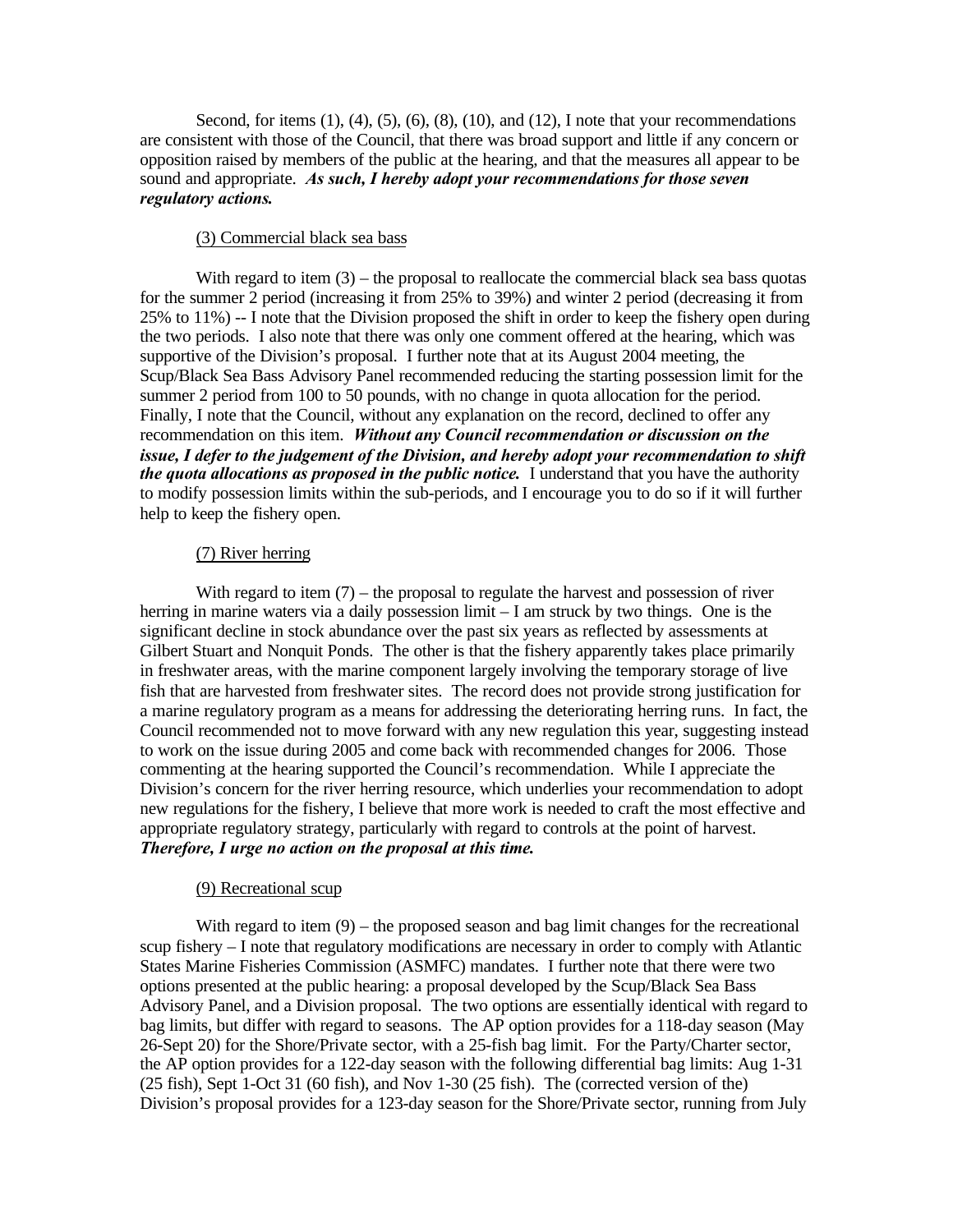1 to Oct 31, with a 25-fish bag limit. For the Party/Charter sector, the Division proposes a 123 day season with the following differential bag limits: July  $1 - \text{Aug } 31$  (25 fish) and Sept  $1 - \text{Oct}$ 31 (60 fish).

I note that the Council voted to support the AP option because it better conformed to the RI fishery and was less detrimental to RI fishermen and businesses. I further note that all six comments at the public hearing were supportive of the AP option. Your memo makes it clear that the Division is concerned about the splitting of the Marine Recreational Fisheries Statistics Survey (MRFSS) sampling waves, and about the issue of consistency with the other states in the region affected by the ASMFC mandate for scup (MA, CT and NY).

First, for the record, I want to note that this office has had several discussions with you on this particular issue over the past week. Pursuant to those discussions, you have provided us with additional information and insight, all of which is reflected in the review and analysis set forth below.

As you know, based on our initial review of the initial record you provided, we were initially inclined to embrace the Council's recommendation. That position was based on three factors. First, we value the advice of the Council, particularly when it is consistent with all public comments offered at hearing. Indeed, we always seek to follow Council recommendations, unless there are compelling reasons that urge otherwise. I know you share this perspective. Second, the Council's recommendation seemed very reasonable. Intuitively, it makes more sense to have a 4-month season that brackets the Memorial Day and Labor Day weekends, rather than one that begins after Memorial Day or concludes before Labor Day. Third, the sampling wave issue seemed like it might be addressable by altering the sampling wave protocols.

After reading the entire transcript of the February 7, 2004 meeting of the ASMFC Summer Flounder, Scup, and Black Sea Bass Management Board, which you Chair and which also includes Mr. Petronio, it became abundantly clear that the season/sampling wave issue was a major focus of the Board's deliberations. A number of Board members pressed for seasons that would involve split sample waves, as well as seasons that would be longer than four months. Yet because of the need to stay within the 2005 quota allocation and maintain the integrity of the catch data, the Board decided to establish a 4-month season and not allow any splitting of waves.

As part of our consideration of the issue, we asked you to investigate our contract with the firm that conducts the MRFSS sampling in RI to determine whether adjustments could be made to the sampling protocols for this year to obtain unconventional "wave" estimates. Thanks to your prompt response, we learned that such adjustments were potentially doable, although costly and perhaps too difficult to implement in time for the 2005 season.

The last piece of additional information you provided was an EXCEL file that summarized the RI recreational survey results since 2000 and the RI research trawl survey results since 1990. This information was particularly helpful in identifying the periods when scup are both present in RI waters, and harvested by RI recreational fishermen.

Based on our thorough review of the entire record, including the supplementary information and clarification you provided, this office finds as follows:

1. At the December 2004 meeting of the ASMFC Summer Flounder, Scup, and Black Sea Bass Management Board, it was agreed that the four states which collectively receive and share 97 percent of the coastwide recreational scup allocation – MA, RI,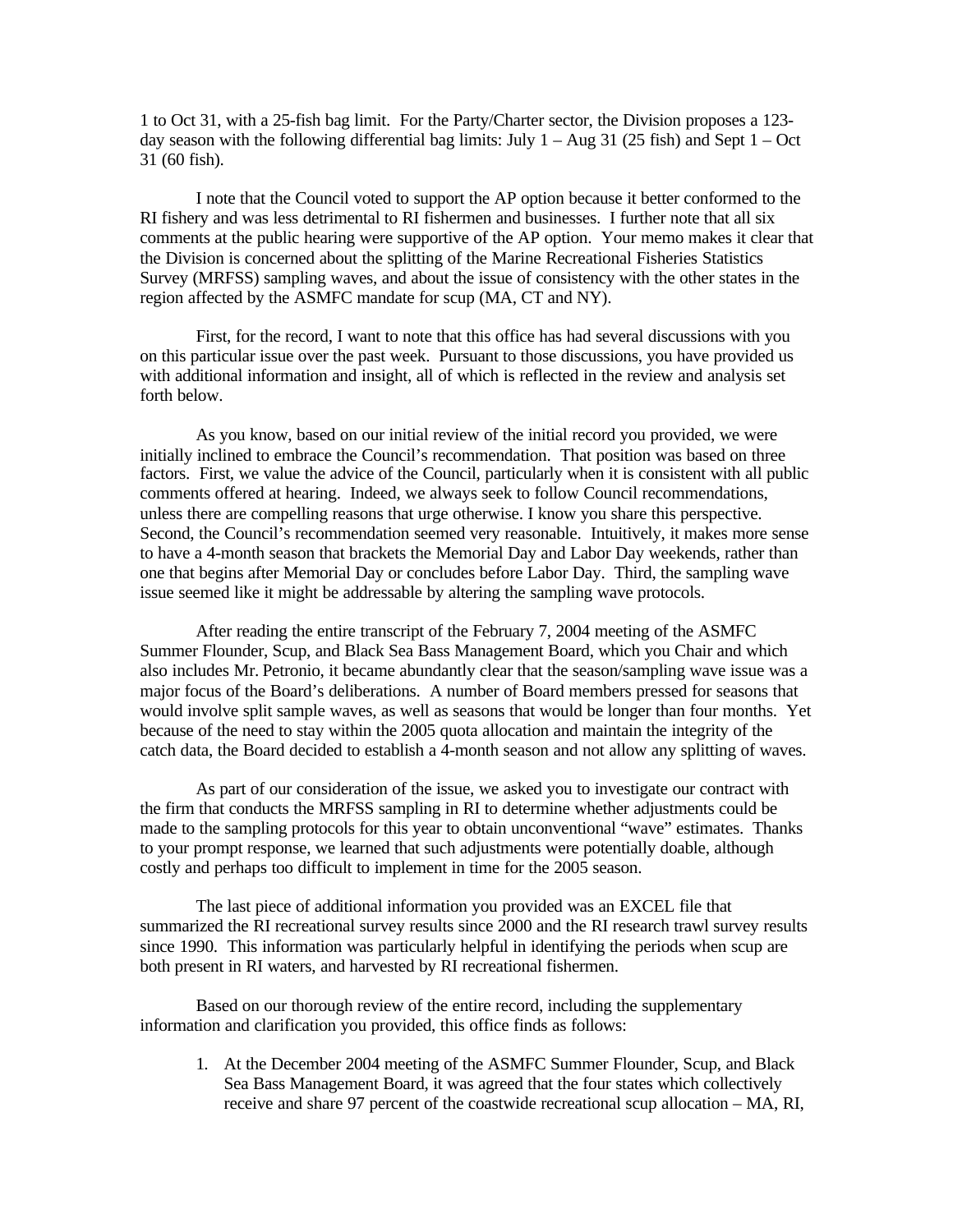CT, and NY – would adopt a regional approach involving a uniform set of management measures. This is a commendable move, which should lead to a more rational and effective management framework.

- 2. At the February 2005 meeting of the Board, it was agreed to establish common bag limits and a minimum fish size of 10.5 inches. After extensive discussion, it was also agreed to establish 4-month seasons, corresponding to two two-month sampling waves, with no wave splitting. The four states were afforded the opportunity to consider more conservative minimum sizes in order to extend the season. This office recognizes that effective management of the scup fishery, which should lead to significant increases in allocations in future years, requires good catch data. For the recreational sector, this data is derived solely from the MRFSS, which is conducted annually via six two-month sampling waves. Breaking up those waves, particularly by individual states acting inconsistently with other states in the region, would likely lead to data problems. There may be opportunities to explore different sampling protocols associated with modified seasons (or "unconventional waves") in the future, and we would urge you to pursue those opportunities; however, we recognize the importance of moving forward on this regional issue in coordination with our regional partners.
- 3. On April 12, 2005, you met with your colleagues from MA, CT, and NY to discuss each state's final regulations. You conveyed the Council's position, adopted at its March 16 meeting, regarding the proposed scup season, but found that there was no wiggle room given the management framework established by the Board, and the commitment of your colleagues to abide by that framework. The group examined the possibility of extending the season, i.e., adding a third wave, by increasing the minimum fish size; but the group found that a modest increase would not provide enough of a conservation benefit to allow for a longer season.
- 4. Since the April 12 meeting, the states of CT and NY have enacted regulations establishing a four-month season beginning July 1 and running through Oct 31, i.e. corresponding to waves 4 and 5. MA is currently considering a four-month season beginning May 1 and running through Aug 31 (waves 3 and 4).
- *5.* Your recommendation for RI a four-month season from July 1 through Oct 31 corresponds to the periods of highest recreational scup harvests in RI since 2000. It is therefore the best fit for the RI fishery. It is also synchronous with two of the other three states in the region. *Therefore, I hereby adopt your recommendation for the recreational scup fishery, which establishes a 10.5-inch minimum size, and a fourmonth season for both the shore/private and party/charter sectors, running from July 1 through Oct 31. For the private/shore sector, there will be a 25-fish bag limit. For the party/charter sectors, there will be a 25-fish bag limit for the first two months (July-Aug) and a 60-fish bag limit for Sept and Oct.*

As a corollary to this decision, this office strongly urges you to explore options for extending the 2006 recreational season beyond the four-month minimum established for 2005. In this regard, you should continue to work closely with the Council, the Advisory Panel, industry representatives from the commercial and recreational sectors in RI, your colleagues from MA, CT, and NY, and the ASMFC Board. This fishery is perhaps the most popular and most readily accessible for the average citizen, including young and novice fishers, as well as low-income and ethnic groups. Increasing the overall regional/coastwide allocation, shifting more fish into the